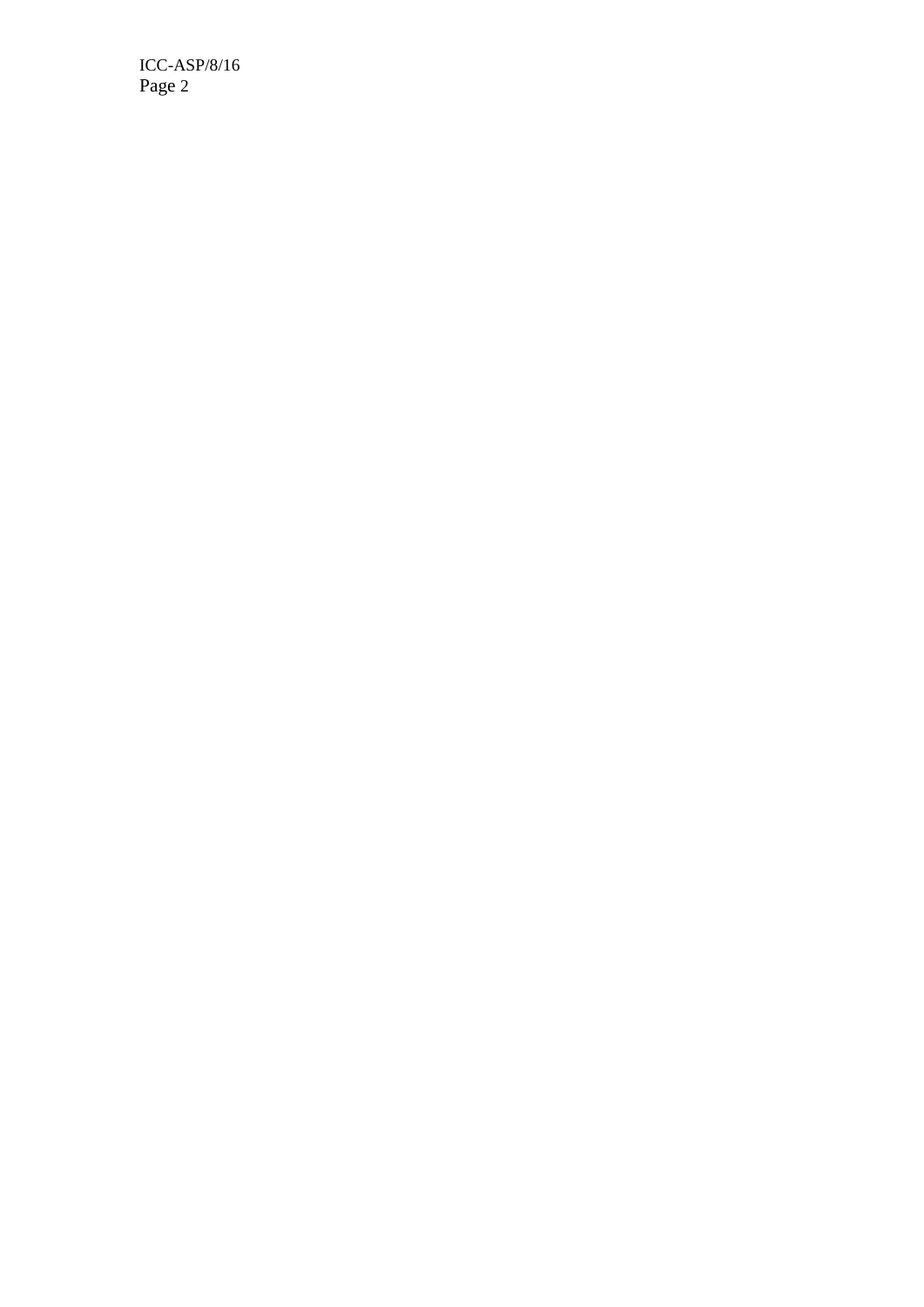# **Contents**

|                                                                                         | page |
|-----------------------------------------------------------------------------------------|------|
|                                                                                         |      |
|                                                                                         |      |
| Statement I: Income and expenditure and changes in fund balances for the period         |      |
| Statement II: Assets, liabilities, reserves and fund balances as at 31 December 2008 19 |      |
|                                                                                         |      |
|                                                                                         |      |
|                                                                                         |      |
|                                                                                         |      |
|                                                                                         |      |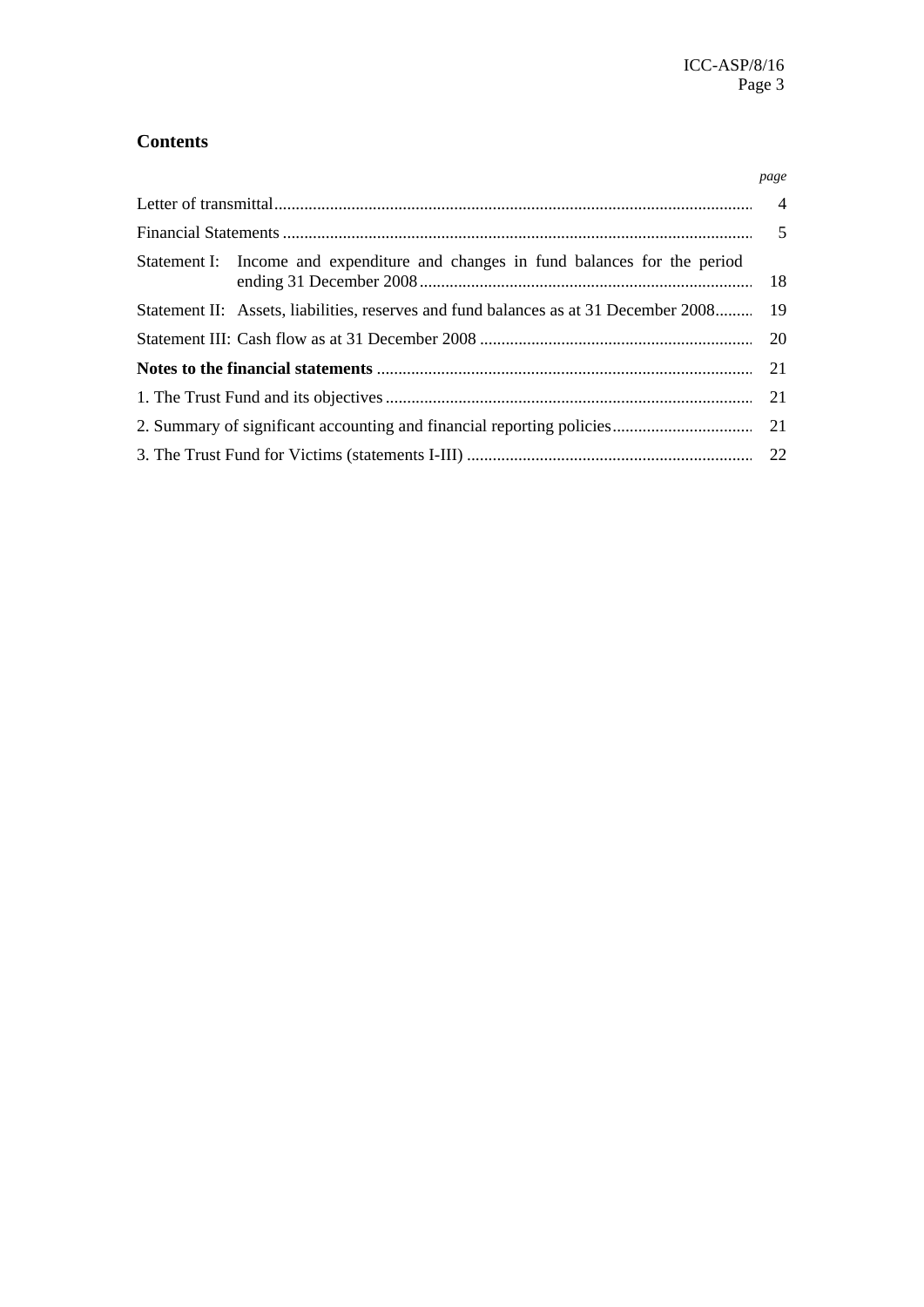# **Letter of transmittal**

30 March 2009

In accordance with Financial Regulation 11.1, I have the honour to submit the financial statements of the Trust Fund for Victims for the financial period 1 January to 31 December 2008.

> (Signed) Silvana Arbia Registrar

Mr. Graham Miller Director National Audit Office 157-197 Buckingham Palace Road London SW1W 9SP United Kingdom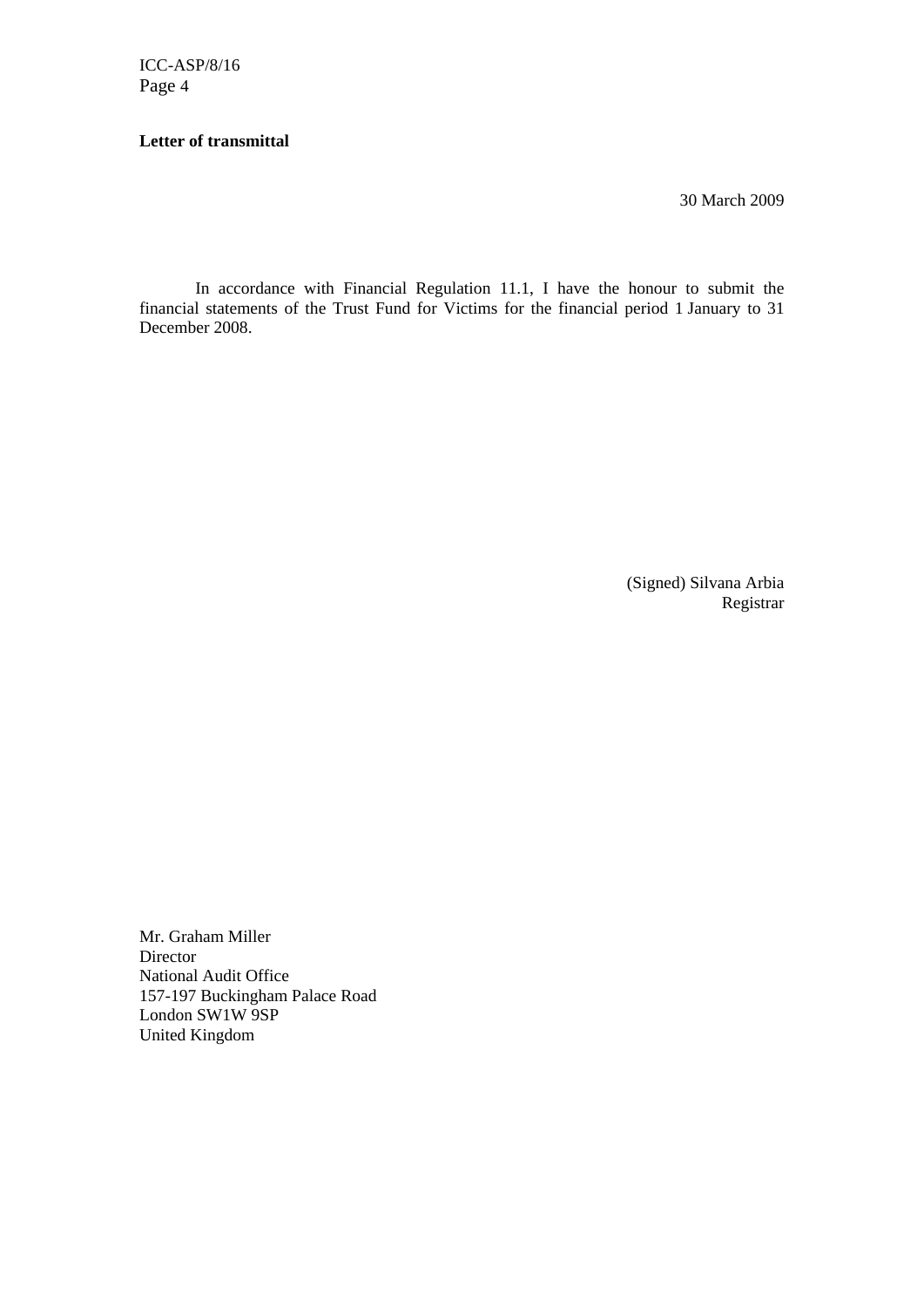# **Financial Statements of the Trust Fund for Victims for the year ended 31 December 2008**

# **External Auditor's Report**

# **To the Board of Directors of the Trust Fund for Victims and the Assembly of States Parties**

I have audited the accompanying financial statements of the Trust Fund for Victims for the financial period ended 31 December 2008. These comprise Statement I, Income and Expenditure and changes in fund balances; Statement II, Statement of Assets, Liabilities, Reserves and Fund Balances; Statement III, Statement of Cash Flow and the supporting Notes 1-3. These financial statements have been prepared under the accounting policies set out within them.

#### **Respective responsibilities of the Registrar and Auditor**

The Registrar is responsible for the preparation and fair presentation of the financial statements, as set out in Resolution 6, reference ICC-ASP/1/Res.6, Annex, para 5. This responsibility includes: designing, implementing and maintaining internal control; the fair presentation of financial statements that are free from material misstatement, whether due to fraud or error; selecting and applying appropriate accounting policies; and making accounting estimates that are reasonable in the circumstances.

My responsibility is to issue a report on the audit of the financial statements. I am required to express an opinion as to whether the financial statements present fairly the financial position at the end of the period and the results of the operations for the period; and that the financial statements were prepared in accordance with the stated accounting policies. I also report to you whether, in all material respects, the transactions have been made in accordance with the financial regulations.

# **Basis of audit opinion**

I conducted my audit in accordance with International Standards on Auditing issued by the International Auditing and Assurance Standards Board. My audit includes examination, on a test basis, of evidence relevant to the amounts, disclosures and regularity of financial transactions included in the financial statements. It also includes an assessment of the significant estimates and judgments made by the Registrar in the preparation of the financial statements, and of whether the accounting policies are most appropriate to the Trust Fund for Victims' circumstances, consistently applied and adequately disclosed.

I planned and performed my audit so as to obtain all the information and explanations which I considered necessary in order to provide me with sufficient evidence to give reasonable assurance that the financial statements are free from material misstatement, whether caused by fraud or error, and that in all material respects the transactions have been made in accordance with the Financial Regulations and applied to the purposes intended by the Board of Directors for the Trust Fund for Victims. In forming my opinion I also evaluated the overall adequacy of the presentation of information in the financial statements.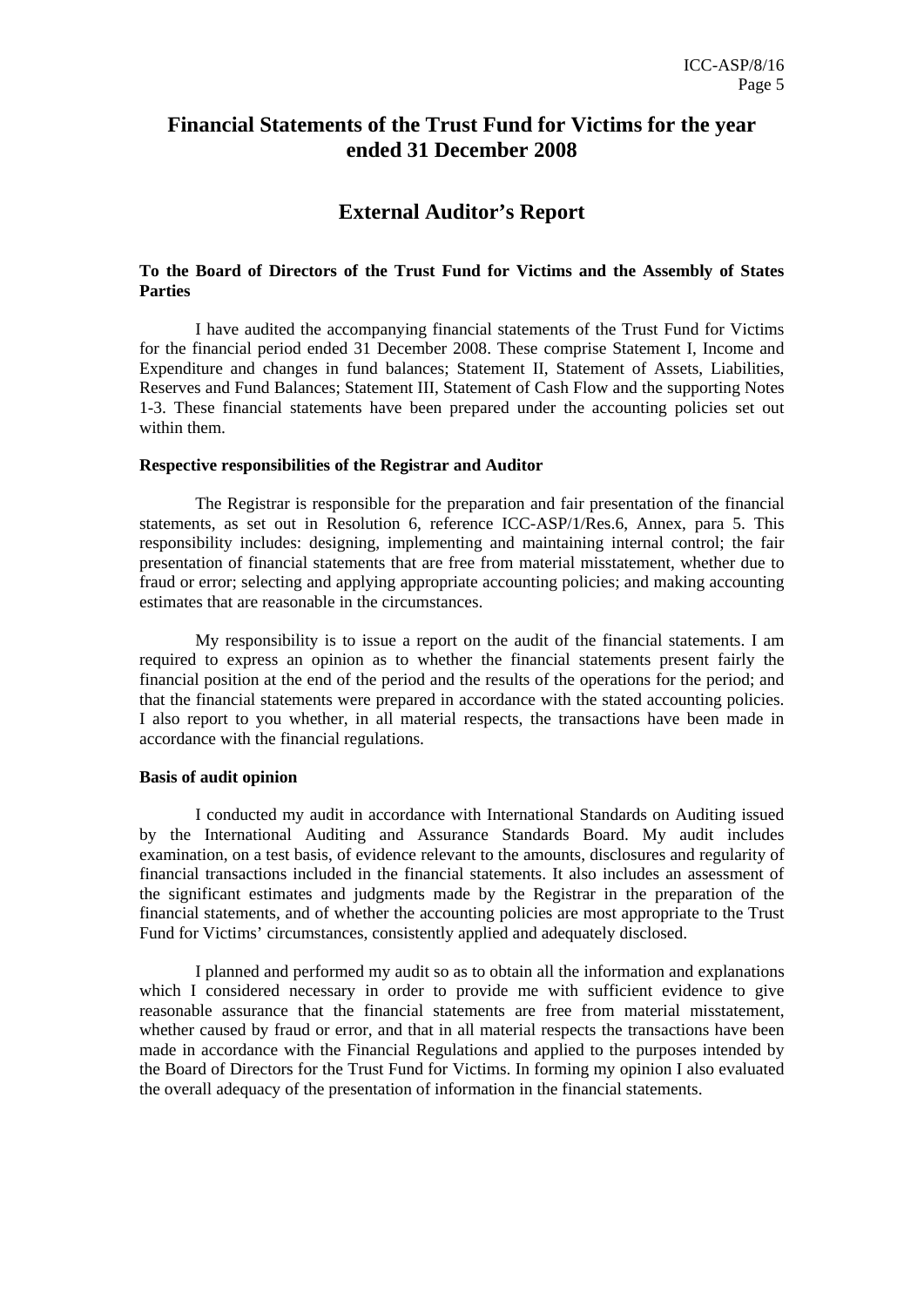# **Opinion**

In my opinion, these financial statements present fairly, in all material respects, the financial position as at 31 December 2008 and the results of operations and cash flows for the period then ended in accordance with the Trust Fund for Victims' stated accounting policies.

#### **Opinion on Regularity**

In my opinion, in all material respects, the transactions have been made in accordance with the Financial Regulations and applied to the purposes intended by the Board of Directors for the Trust Fund for Victims.

#### **Long Form Report**

In accordance with the Financial Regulations, I have also issued a long-form report on my audit.

> (Signed) Amyas C E Morse Comptroller and Auditor General United Kingdom External Auditor

National Audit Office London, July 2009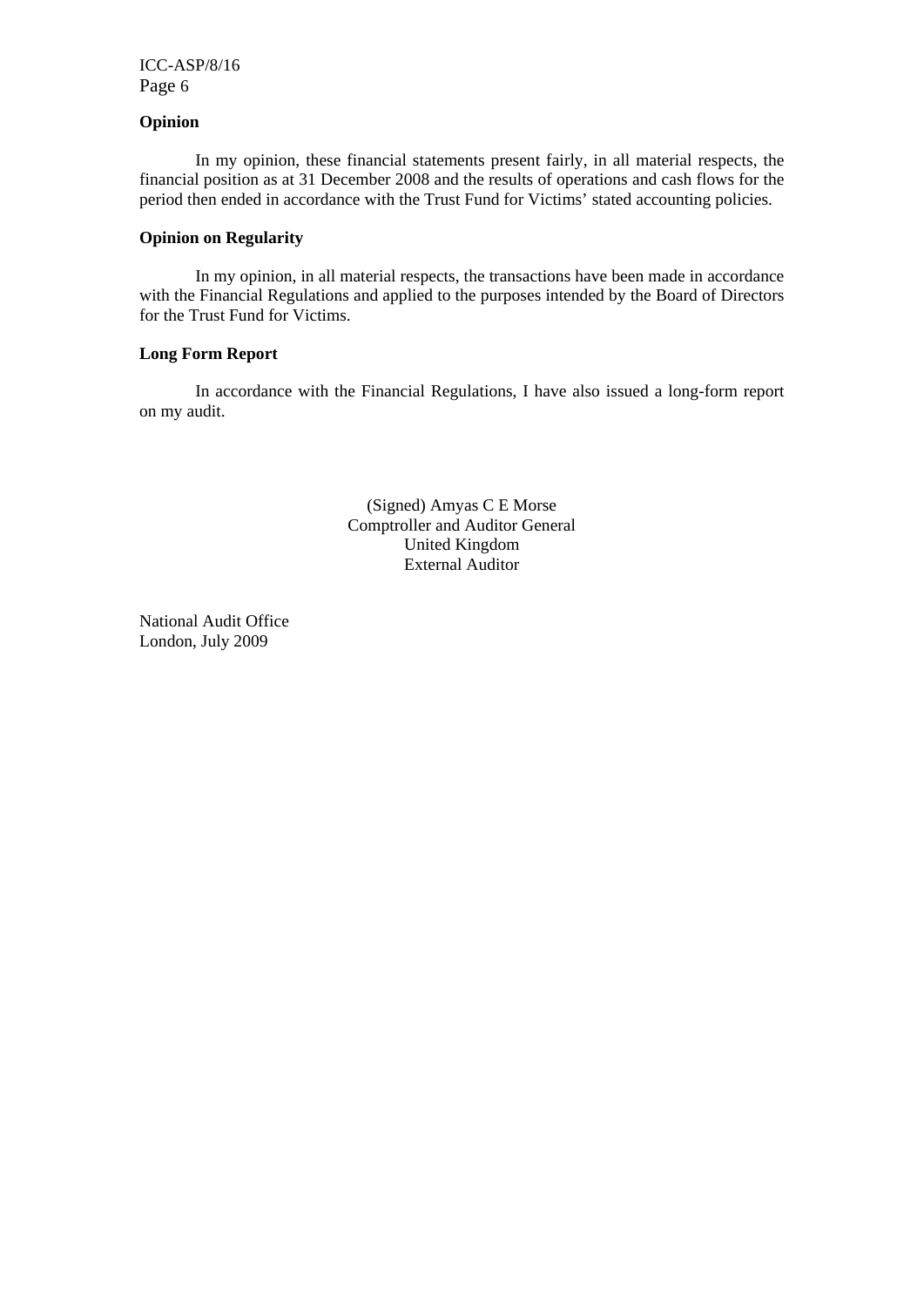# **External Auditor's Report 2008**

# **The audit of the financial statements of the Trust Fund for Victims for 2008**

# **Contents**

|                          | paragraphs     |
|--------------------------|----------------|
|                          | $1 - 3$        |
| <b>Detailed Findings</b> |                |
|                          | $\overline{4}$ |
|                          | $5 - 7$        |
|                          | $8 - 15$       |
|                          | $16-17$        |
|                          | 18             |
|                          | 19             |
|                          |                |
|                          |                |
|                          |                |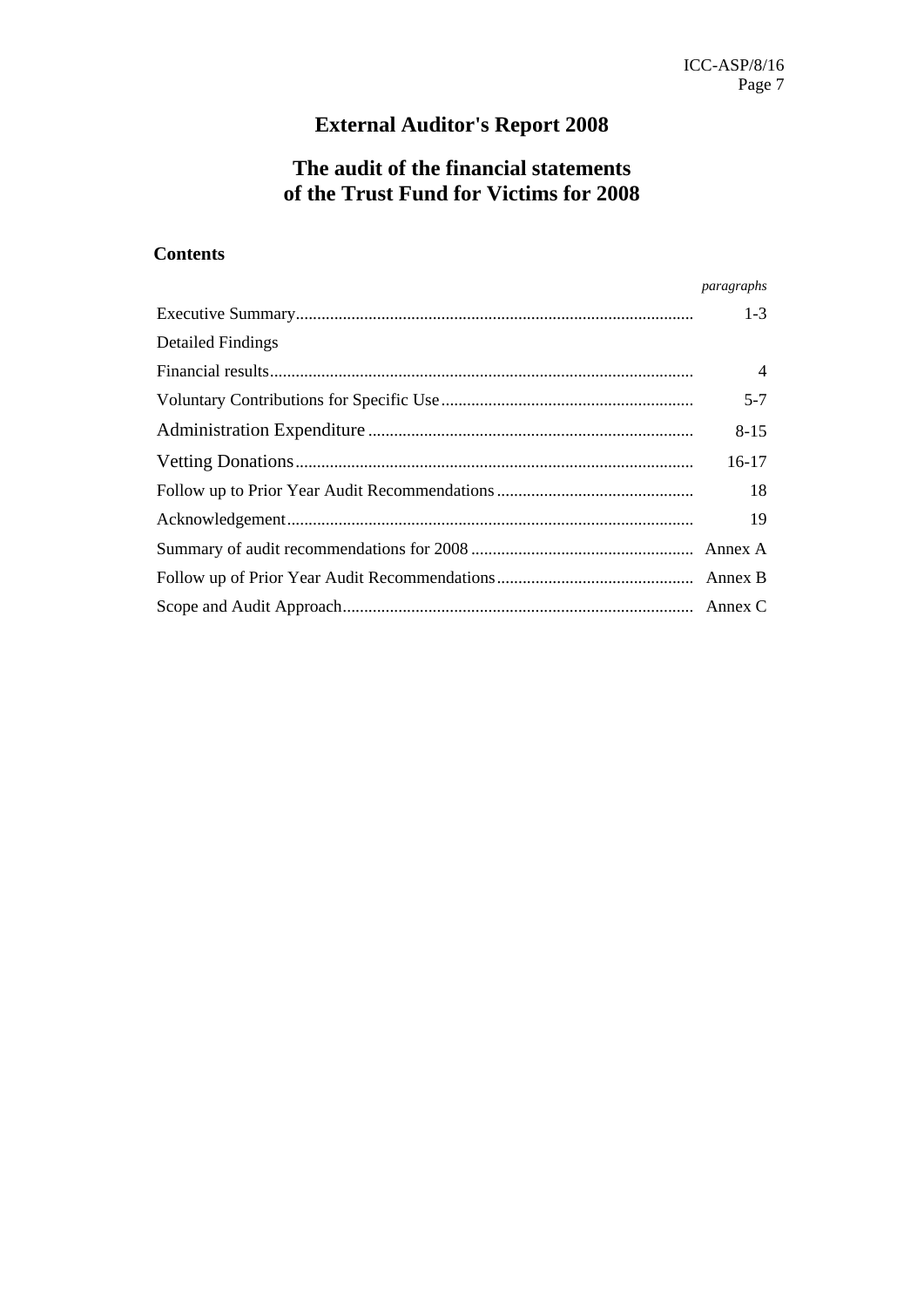# **Executive Summary**

- An unqualified audit opinion, confirming the reliability of financial reporting.
- A significant increase of 61 percent in voluntary contributions, and expenditure rising to €1.1 million as many of the 34 approved projects in field offices started.
- Voluntary contributions for specific purposes receipt of the first earmarked contribution, raising the immediate need for arrangements to provide accountability to donors.
- On administrative expenses the need to set targets and report achievements to demonstrate value for money to States Parties.
- The need to review funding arrangements to assess whether administration expenses should be funded from voluntary contributions.
- The disclosure of contributions in kind in the financial statements.
- Vetting donations over  $\epsilon$ ,000 and the need to re-evaluate whether this is an appropriate threshold once online donations are introduced.
- Progress on prior year audit recommendations.

# **Overall results of the Audit**

1. We have audited the financial statements of the Trust Fund for Victims in accordance with the Financial Regulations and in conformity with International Standards on Auditing issued by the International Auditing and Assurance Standards Board.

2. The audit examination revealed no weaknesses or errors which we considered to be material to the accuracy, completeness and validity of the financial statements; and the audit opinion confirms that these financial statements present fairly, in all material respects, the financial position as at 31 December 2008 and the results of operations and cash flows for the period then ended, in accordance with United Nations System Accounting Standards and the stated accounting policies of the Trust Fund for Victims.

3. The main observations and recommendations from our audit are set out below. Our recommendations are summarised in **Annex A**. Action taken by management in response to our previous year's recommendations, for 2007, is set out at **Annex B**; and the scope and approach of the audit, which were communicated to the Registrar in a detailed audit strategy, is summarised at **Annex C**.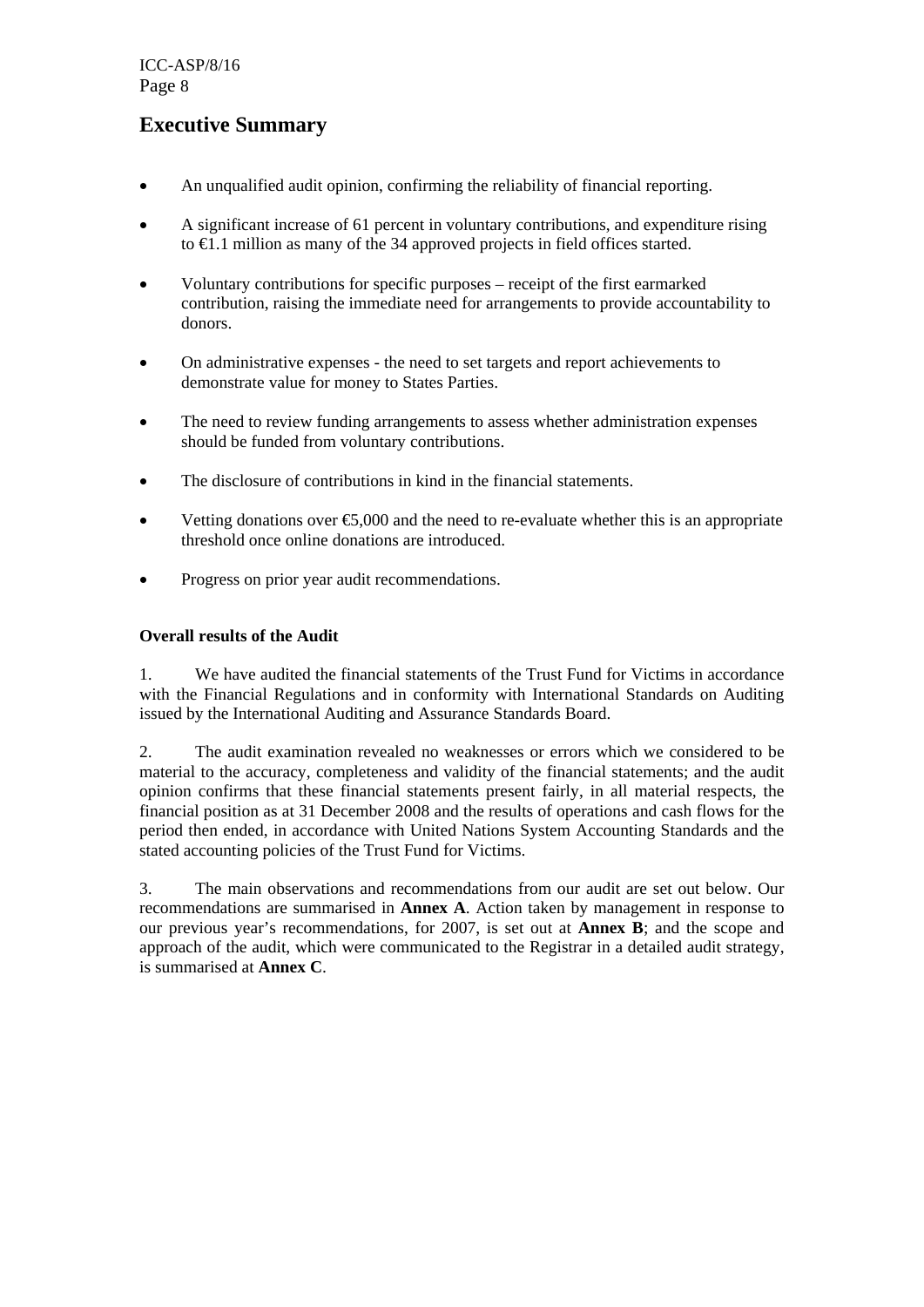# **Detailed report findings**

# **Financial Results**

- 4. The key aspects of the Trust Fund's financial performance in 2008 are as follows:
	- Income for the Trust Fund increased substantially, with voluntary contributions increasing by 61 percent, from  $\text{\textsterling}78,584$  in 2007 to  $\text{\textsterling}928,716$  in 2008;
	- Income from interest increased by 31 percent, from  $\in$  103,599 to  $\in$  35,927 in the period. Total expenditure rose substantially from  $\text{\textsterling}31,180$  in 2007 to  $\text{\textsterling}1,128,528$ in 2008;
	- Expenditure increased to  $\in$ 1.1 million, primarily as the 34 approved victim support projects in field offices in the Democratic Republic of Congo and Uganda started in the year; and
	- The overall Fund balance decreased from  $\text{\textsterling}3,051,711$  in 2007 to  $\text{\textsterling}3,005,905$ . This decrease was due to the significant increase in activity in November and December 2008; and for the first time, the Fund's expenditure was greater than its income.

# **Voluntary Contributions for Specific Use**

5. Last year we commented on the fact that the Trust Fund for Victims legislation had been amended in December 2007 to allow for ear-marked funding to be received by the Fund; and we noted the need to ensure that the accounting structure was capable of monitoring all funding nominated for a particular use, and ensuring that this can be separately identified. We also noted that the Secretariat should be able to segregate and report on all income and expenditure relating to a donation for a specific purpose, as this information will now be of particular interest to donors.

6. The approved budget for the Fund for 2008 included new temporary positions for a Reporting Officer and a Computer Applications Specialist (SAP). The Reporting Officer position was aimed at helping to implement reporting mechanisms, to allow reporting by source of donation, activity, target group and location. The Computer Specialist's post was approved to configure the software to the specific reporting requirements needed.

7. In 2008 the Fund received the first ear-marked donation of €191,000 with a letter stating that the donor would like to receive audited accounts on the costs associated with the contribution. However, we identified that there was still no means of separately identifying expenditure relating to a specific donation, although a mechanism to provide such information had been intended to be in place before the first ear-marked donation was received. It is now imperative that a system is put in place as a matter of priority to monitor the costs attributed to all ear marked contributions. Without this, there may be a risk of damage to the reputation of the Trust Fund for Victims, if the Fund is unable to adequately account for the expenditure relating to specific donations. This could then have a detrimental affect on the receipt of any further donations. The Trust For Victims may also need to consider appropriate verification or audit arrangements for such donations, and identify how the Fund should report back to donors.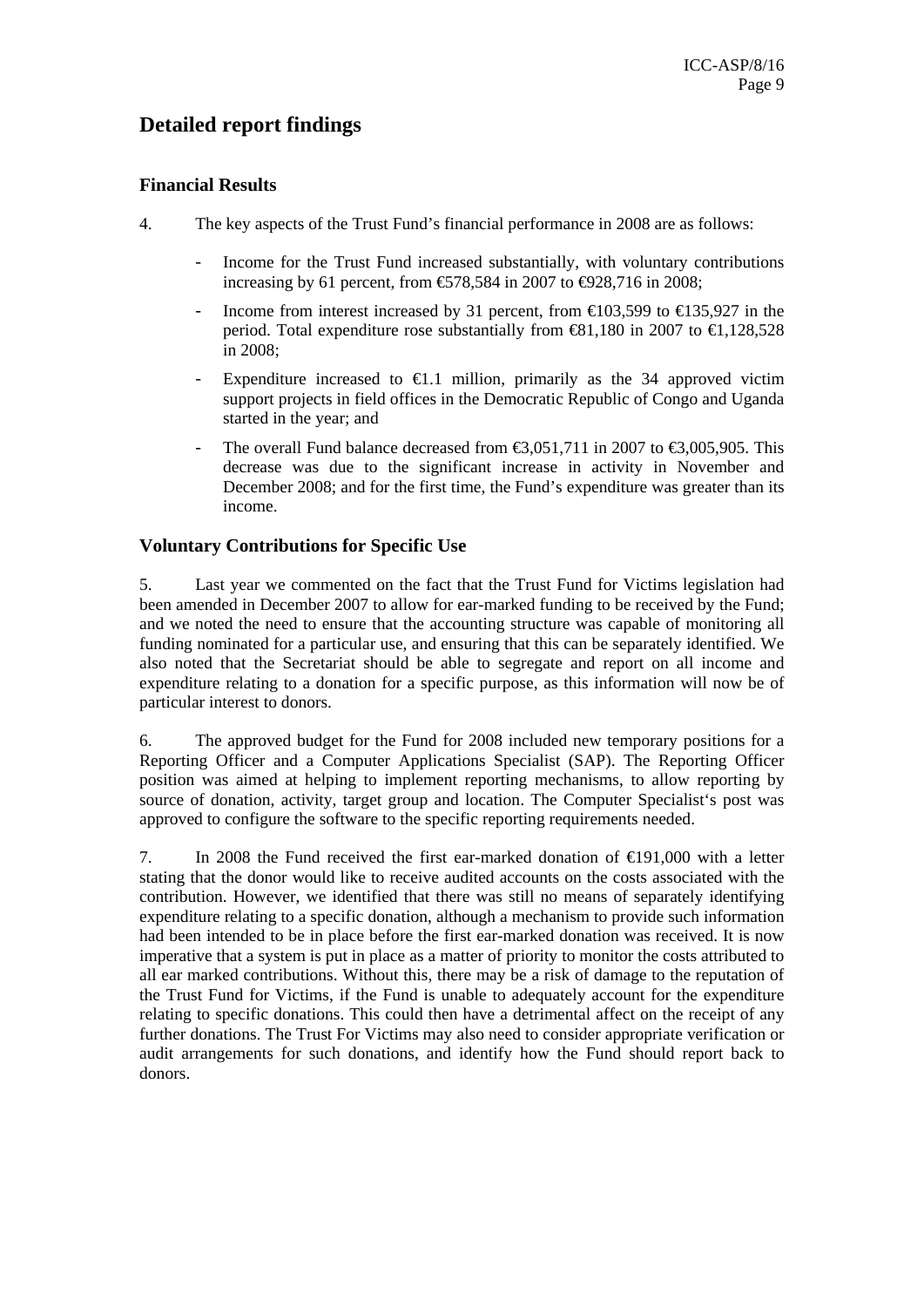#### **Recommendation 1:**

We strongly recommend that, as a matter of priority, the necessary changes are made to the accounting and reporting systems to ensure that expenditure relating to ear-marked funding is separately identifiable, so as to meet the accountability requirements of donors.

We further recommend that the Trust Find for Victims considers appropriate verification or oversight arrangements for such donations, to satisfy the requirements set down by donors for audited information on how their funds are used.

# **Administration Expenditure**

8. Administration expenses for the Trust Fund for Victims are financed from the International Criminal Court budget line for Major Programme VI: Secretariat of the Trust Fund for Victims. This funding is provided to support staff resources and non staff resources such as travel, hospitality, contractual services, general operating expenses and basic supplies and materials. The budget for administration expenses for the Secretariat in 2008 was  $\in$ million in comparison with  $\epsilon 0.7$  million in 2007. This represents an increase of 40 percent for 2008 over 2007. This is a significant increase compared with the ICC's other Major Programme budget lines.

9. We note that the approved budget for 2008 included some performance indicators and targets set for the Victim's Trust Fund. These included targets such as doubling the amount of voluntary contributions received and ensuring all approved vacant posts are filled. We note, however, that there are a number of objectives for which targets were not set, since the Fund is considered to be in the start-up phase and management feel that it is not yet possible realistically to estimate the level of activities. The main areas where targets were not set related largely to direct participation with victims, expanding the network of partners, and promotion for the Fund through various forums. Of 16 defined performance indicators, only six had established targets, with the rest declared as being not possible to estimate.

10. It is important that the Trust Fund for Victims continues to be transparent and accountable for administration expenditure, as this is financed from Member States' assessed contributions. As a result, it is important to have an adequate range of targets set to monitor performance; and for there to be formal reporting of achievement against these targets. This will provide assurance to Member States that the activities of the Fund have provided value for money.

# **Recommendation 2:**

We recommend that Court management assess whether additional performance targets can now be set in order to evaluate the effectiveness of the Fund, given the increased level of resources provided by Member States and the increased level of activity being undertaken by the Fund.

We also recommend that formal reporting of performance against these set targets be taken forward so that this information can be presented to States Parties. Such reporting could be in the form of a management commentary included as a Director's report and submitted with the annual financial statements of the Fund.

11. We have revisited the current financing arrangements for the Fund which arose from ASP resolution - ICC-ASP/3/Res.7, Paragraph 4, which states that: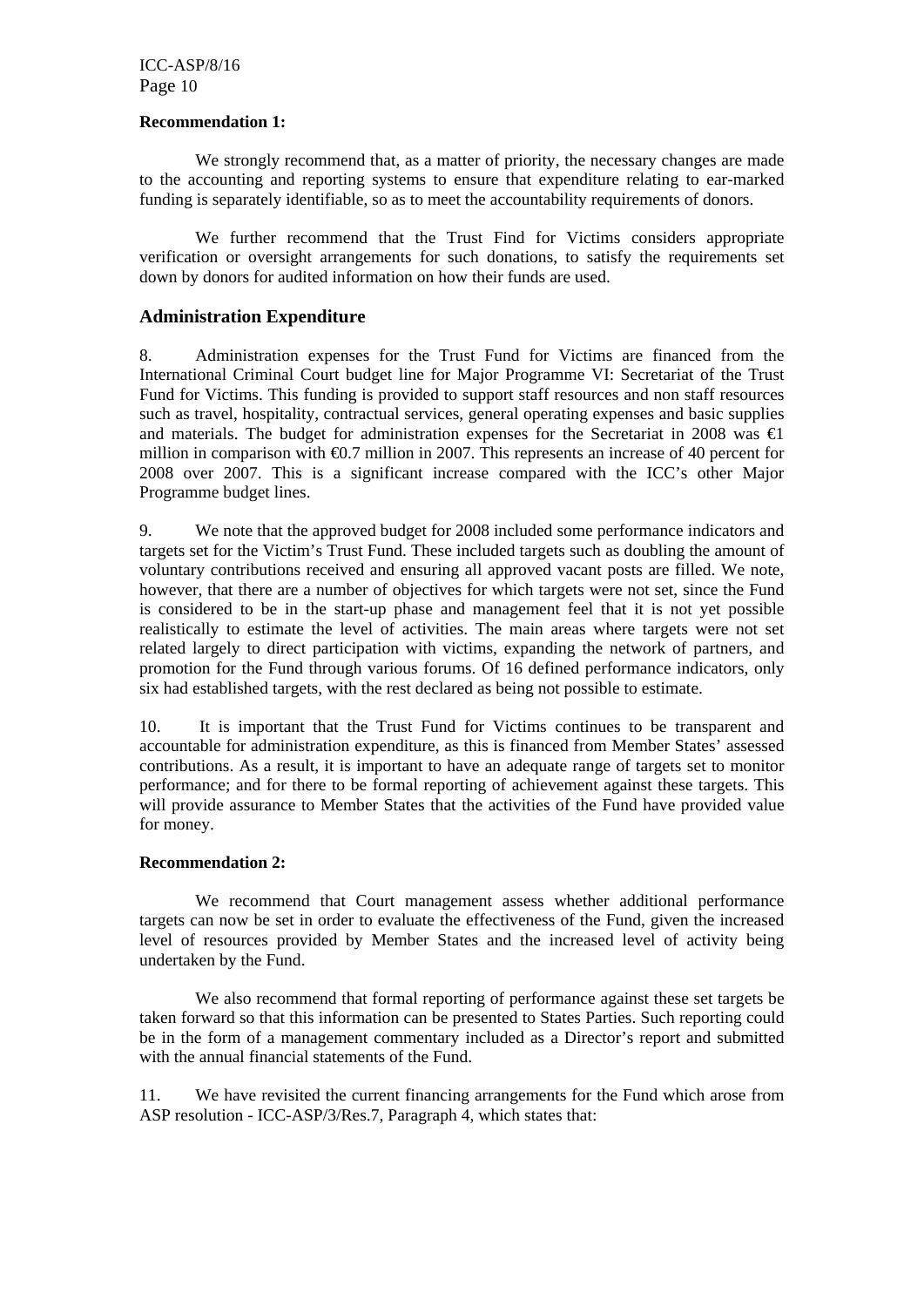"The Assembly of States Parties, decides that, pending further evaluation by the Assembly of States Parties in accordance with paragraph 6 of resolution ICC-ASP/1/Res. 6, the Secretariat shall be funded by the regular budget."

and Paragraph 6 of ICC-ASP/1/Res.6, which provides that:

"The Assembly of States Parties may, as and when the workload of the Trust Fund increases, consider, on the recommendation of the Board and after consulting with the Registrar as required, the creation of an expanded capacity, including the appointment of an Executive Director, either within or outside the Registry as appropriate, to provide further assistance with the proper and effective functioning of the Trust Fund. The Assembly of States Parties shall, as part of such consideration, after consulting with the Board and the Registrar, consider the payment of expenses of the Trust Fund from the voluntary contributions accruing to it."

12. There has been no subsequent review of these Resolutions since 2004. During our audit we were unable to find sufficient evidence to determine whether all costs could now be financed from the voluntary contributions the Fund has received.

13. There is a risk that the Court will continue to fund the administration expenses of the Trust Fund for Victims longer than it is appropriate or necessary, due to having not fully reevaluated the Fund's position is relation to these resolutions.

# **Recommendation 3:**

We recommend that an evaluation of the level of activity of the Trust Fund be undertaken in relation to the original ASP resolutions, so that the Court can determine whether it is appropriate and viable for the expenses of the Secretariat of the Fund to be paid from voluntary contributions rather than from the major programme budget of the ICC.

14. Our review of the ASP resolutions covering administration support for the Fund also led us to consider the level of additional services provided free of charge by the Court to the Trust Fund for Victims. The Fund is currently not charged for any programme support costs, unlike the Court's other Trust Funds. Therefore the Trust Fund for Victims is not charged for the use of shared services such as premises, maintenance costs, the IT network, accounting and procurement systems.

15. During our audit we also found evidence to suggest that as the Trust Fund has expanded its activities into programmatic areas, the Fund has received other services and support free of charge from various external parties, in additional to the support provided by the Court, as described above. In line with best practice we have requested that the Fund's financial statements, for the first time, include an additional disclosure note listing Contributions in Kind. This will provide improved transparency to readers of the financial statements, by enabling greater visibility of the level of resources required for the Fund to operate during the period.

# **Vetting Donations**

16. During our audit we observed that staff only carry out a verification of the sources of contributions for donations over €5,000. We noted that most of the donations received in excess of €5,000 were from Governments and therefore were considered entirely acceptable. In contrast, we noted that items under €5,000 were mainly received from individuals and as such there could be some risk of irregular donations being received from inappropriate sources. Consequently there may be a risk that voluntary contributions received are not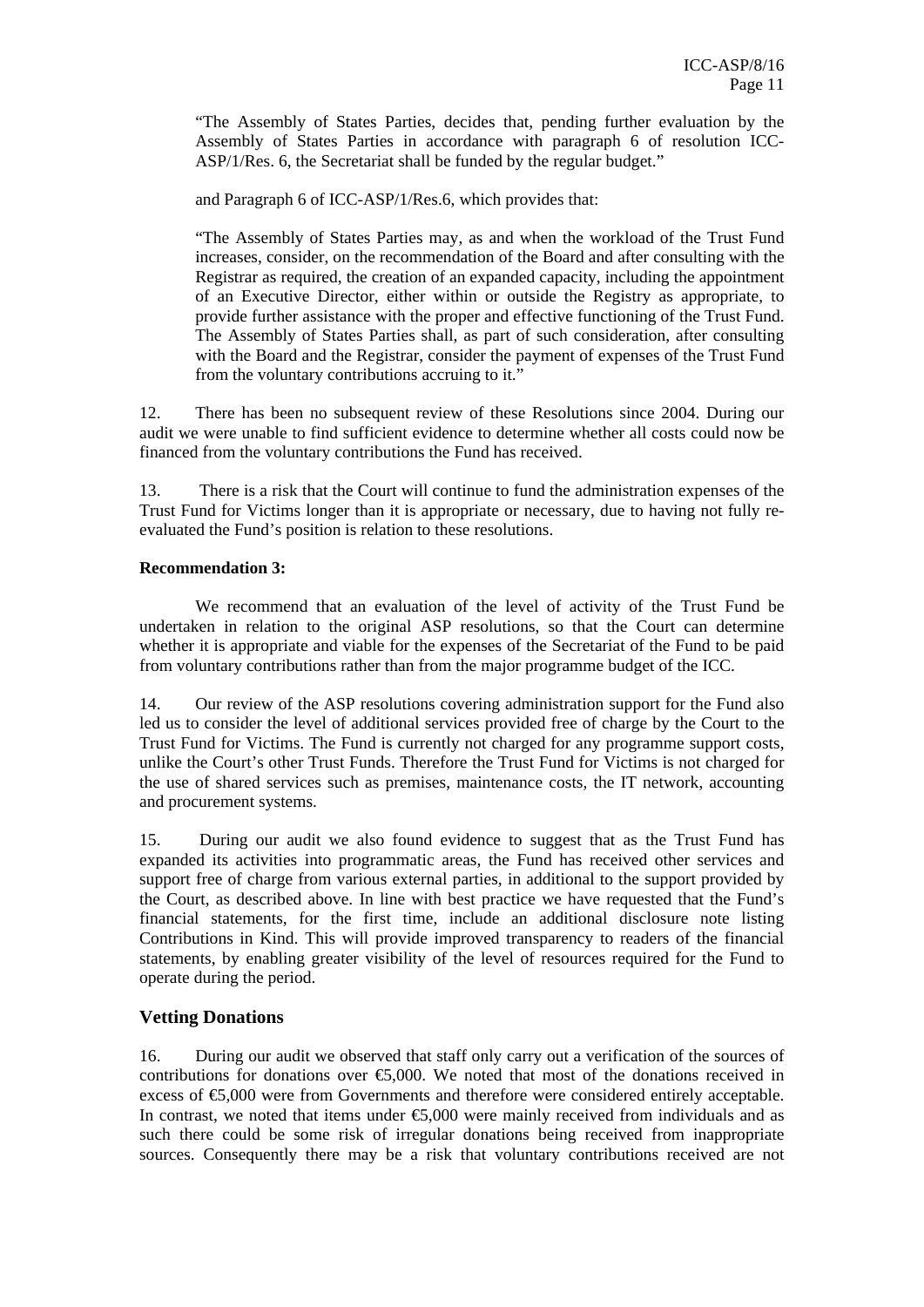consistent with the goals and activities of the Fund, or could affect the independence of the Fund.

17. We reported a number of potential risks associated with online donations in our 2007 report. The potential increase in donations under €5000 once online donations become possible will require greater scrutiny to ensure that the Fund accepts legitimate donations from appropriate sources.

#### **Recommendation 4:**

We recommend that the current threshold for vetting donors be re-evaluated once the online donation system has been introduced and the Fund has some data on the volume and value of donations received through this system.

# **Follow up to Prior Year Audit Recommendations**

18. In our 2007 report we made recommendations relating to voluntary contributions for specific purposes, online donations and the use of General Temporary Assistants. We have followed up on these recommendations and the Secretariat's response to our recommendations are summarised in this report at Annex A. We will continue to monitor progress on audit recommendations as part of our routine work.

# **Acknowledgement**

19. We are grateful for the assistance and co-operation received from the International Criminal Court's Trust Fund for Victims and, in particular, from the Registrar and her staff during the course of our audit.

> (Signed) Amyas C E Morse Comptroller and Auditor General, United Kingdom External Auditor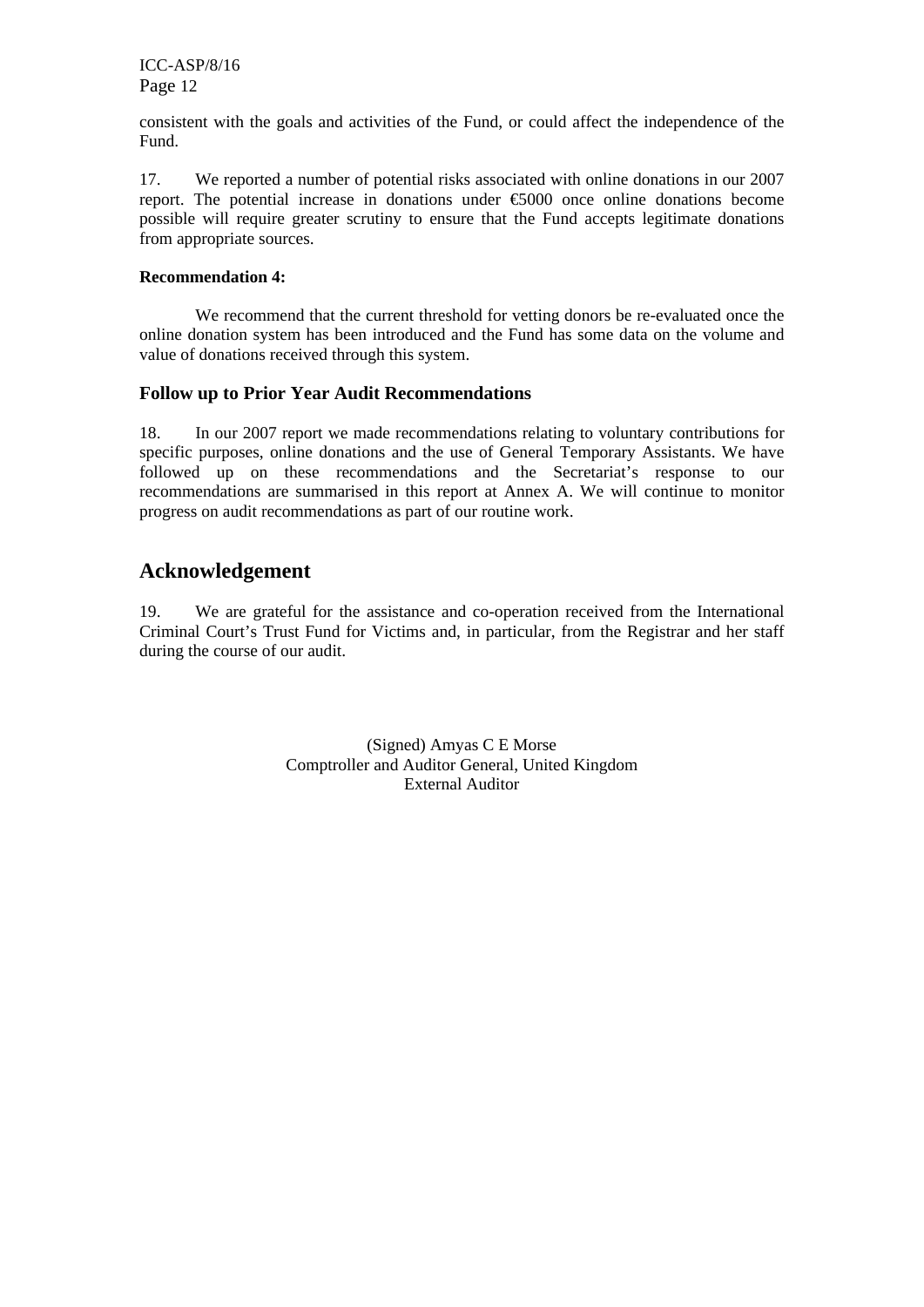# **Annex A**

# **Summary of audit recommendations for 2008**

#### **Recommendation 1:**

We strongly recommend that, as a matter of priority, the necessary changes are made to the accounting and reporting systems to ensure that expenditure relating to ear-marked funding is separately identifiable, so as to meet the accountability requirements of the donors.

We further recommend that the Trust Find for Victims considers appropriate verification or oversight arrangements for such donations, to satisfy the requirements set down by donors for audited information on how their funds are used.

#### **Recommendation 2:**

We recommend that Court management assess whether additional performance targets can now be set in order to evaluate the effectiveness of the Fund, given the increased level of resources provided by Member States and the increased level of activity being undertaken by the Fund.

We also recommend that formal reporting of performance against these set targets be taken forward so that this information can be presented to States Parties. Such reporting could be in the form of a management commentary included as a Director's report submitted with the annual financial statements of the Fund.

#### **Recommendation 3:**

We recommend that an evaluation of the level of activity of the Trust Fund be undertaken in relation to the original ASP resolutions, so that the Court can determine whether it is appropriate and viable for the expenses of the Secretariat of the Fund to be paid from voluntary contributions rather than from the major programme budget of the ICC.

#### **Recommendation 4:**

We recommend that the current threshold for vetting donors be re-evaluated once the online donation system has been introduced and the Fund has some data on the volume and value of donations received through this system.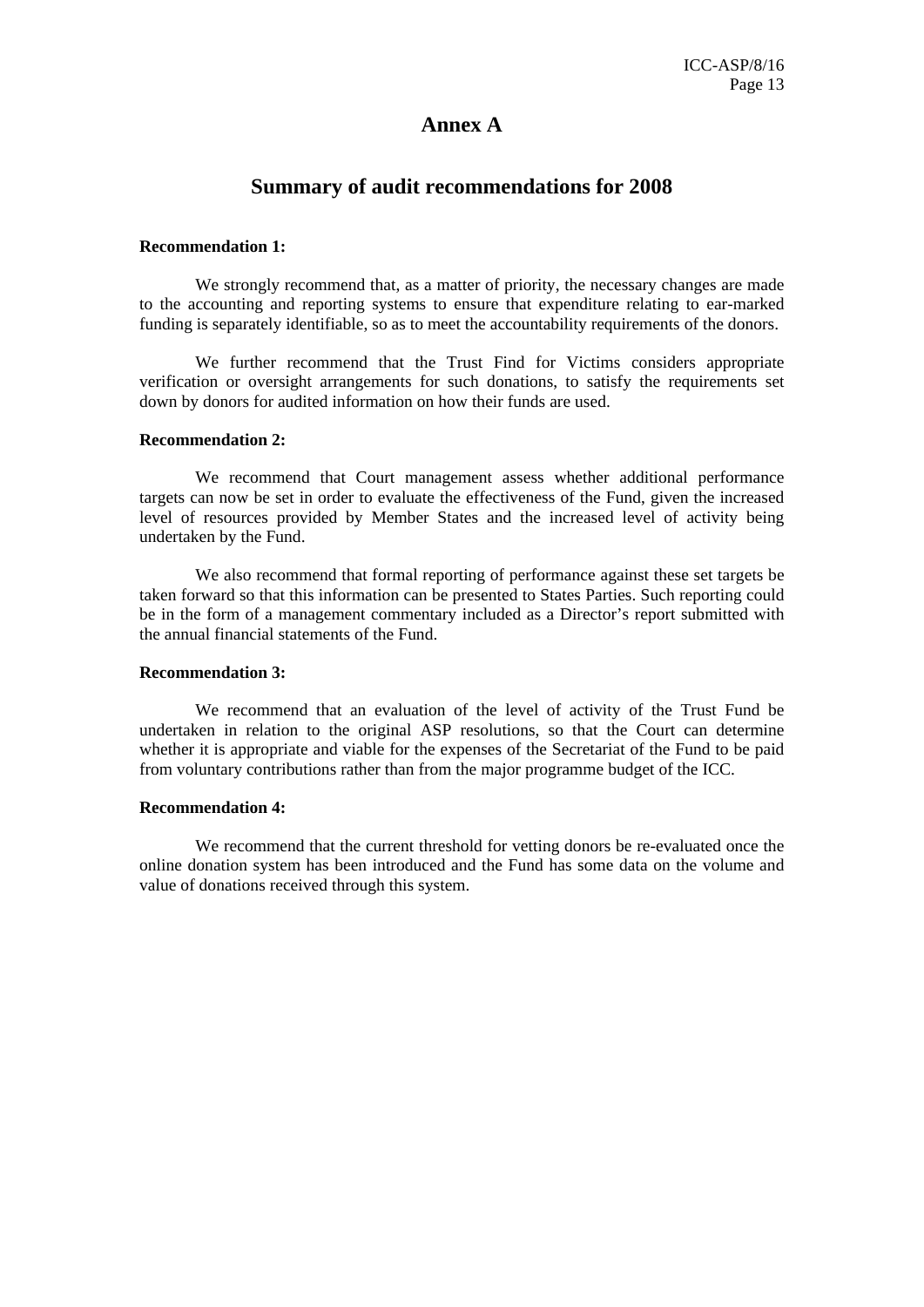# **ICC-ANNET ANNEX B**<br>Follow up to prior year recommendations

| Rec            | <b>Recommendations from 2007 Audit</b>                                                                                                                                                                         | <b>Management Response on Progress</b>                                                                                                                                                                                                                                                                                                                                                                                                                                                                                                                                                                                                                                                                                                                                                                                                                                                                                                                                                                                                                                                                                                                                                                                                                                                                                                                                                                                                                                                                                                                                                                                                                                                                 | <b>Expected completion date</b>                                                                                                                         | <b>Audit Comment</b>                                                                                                                                          |
|----------------|----------------------------------------------------------------------------------------------------------------------------------------------------------------------------------------------------------------|--------------------------------------------------------------------------------------------------------------------------------------------------------------------------------------------------------------------------------------------------------------------------------------------------------------------------------------------------------------------------------------------------------------------------------------------------------------------------------------------------------------------------------------------------------------------------------------------------------------------------------------------------------------------------------------------------------------------------------------------------------------------------------------------------------------------------------------------------------------------------------------------------------------------------------------------------------------------------------------------------------------------------------------------------------------------------------------------------------------------------------------------------------------------------------------------------------------------------------------------------------------------------------------------------------------------------------------------------------------------------------------------------------------------------------------------------------------------------------------------------------------------------------------------------------------------------------------------------------------------------------------------------------------------------------------------------------|---------------------------------------------------------------------------------------------------------------------------------------------------------|---------------------------------------------------------------------------------------------------------------------------------------------------------------|
|                | to donors on the use of these funds,<br>provide<br>and<br>transparency<br>and<br>accountability for funds provided for<br>specific purposes.                                                                   | We recommend that the Secretariat The Secretariat has been addressing this issue and proposed a If ICT makes sufficient In the light of an earmarked<br>ensure that there is an appropriate solution to ICT and Budget and Finance, to which both Sections funding available for the donation<br>system in place to identify, monitor agreed. This proposal will provide an accounting systems solution. implementation of the received in 2008, we have<br>and report on all income and Until such a solution is implemented in the Court's SAP system, the complete SAP Grants made some further comments<br>expenditure relating to donations for Senior Administration / Liaison Officer of the Secretariat is Management system, the on this area in our 2008<br>specific purposes. This will enable the controlling the earmarked, specific purposes contributions and basic set-up of the SAP report.<br>Secretariat to provide accurate reports relating expenditure outside the SAP system.                                                                                                                                                                                                                                                                                                                                                                                                                                                                                                                                                                                                                                                                                                   | Management<br><b>Grants</b><br>could<br>be<br>system<br>operational by the end of<br>2009, and the complete<br>SAP Grants Management<br>system by 2010. | having<br>been                                                                                                                                                |
| $\overline{2}$ | that<br>it<br>has<br>ensure<br>induction.<br>We<br>also<br>recommend<br>consideration of the level at which the<br>donation vetting threshold is set. This<br>should be low enough to provide<br>made on-line. | We recommend that the Secretariat The Secretariat is currently setting-up an on-line contributions It is expected that the on- We note the progress made in<br>adequate system for the TFV, taking into consideration the recommendations line contributions system respect<br>administrative resources in place to made by the External Auditor. Following the 2007 recommendation for<br>effectively manage the introduction of of the External Auditor and the 2008 recommendation of the Internal operational in the second further recommended that the<br>an on-line donation facility prior to its Auditor, the post of Senior Administration / Liaison Officer was half of 2009.<br>provided to the Secretariat to manage the introduction of the on-line<br>careful contributions system. The on-line contributions system for Euro<br>contributions should be operational in the latter part of 2009. For US-<br>based contributions, the Secretariat has asked for the cooperation of<br>the United Nations Foundation and is awaiting its answer.<br>adequate protection to the Fund to vet The threshold for the acceptance of private contributions without<br>significant donations, but high enough vetting has been set by the Board of Directors of the TFV to be USD<br>to prevent the cost of vetting becoming 5,000 or its equivalent in Euros. This low vetting threshold should<br>prohibitively expensive and materially eliminate the risk of money laundering. In order for this control to be<br>reducing the value of donations being maintained it is critical that the senior administrative capacity/post be<br>maintained at the current level within the Secretariat. | Euros<br>will                                                                                                                                           | of<br>this<br>be recommendation and<br>have<br>threshold<br>be re-evaluated<br>once some data on the volume<br>and value of online donations<br>is available. |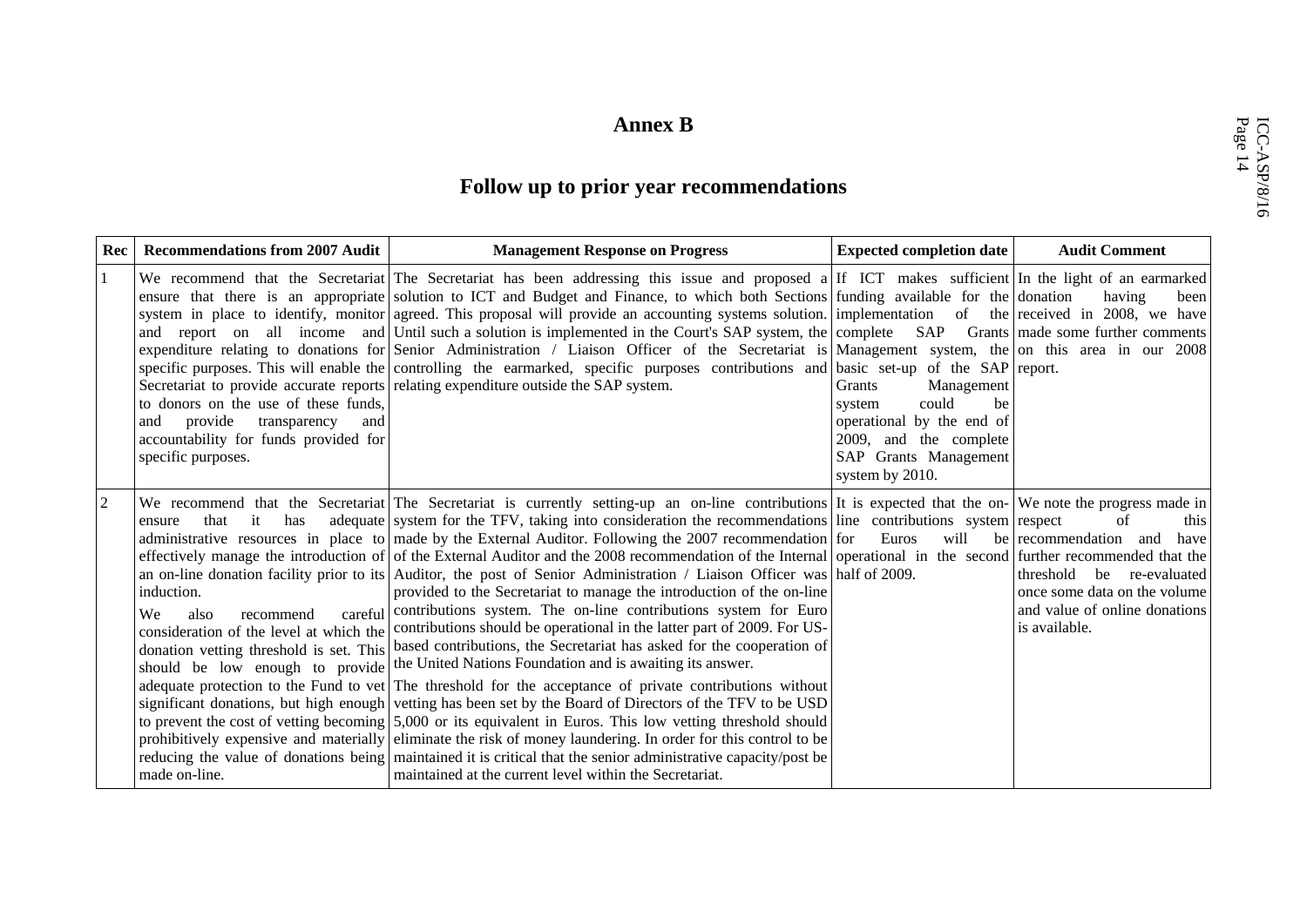| <b>Rec</b>   Recommendations from 2007 Audit                                                                                                                        | <b>Management Response on Progress</b>                                                                                                                                                                                                                                                                                                                                                                                                                                                                                                                                                                                                                                                                                                                                                                                                                                                                                                                                                | <b>Expected completion date</b> | <b>Audit Comment</b>            |
|---------------------------------------------------------------------------------------------------------------------------------------------------------------------|---------------------------------------------------------------------------------------------------------------------------------------------------------------------------------------------------------------------------------------------------------------------------------------------------------------------------------------------------------------------------------------------------------------------------------------------------------------------------------------------------------------------------------------------------------------------------------------------------------------------------------------------------------------------------------------------------------------------------------------------------------------------------------------------------------------------------------------------------------------------------------------------------------------------------------------------------------------------------------------|---------------------------------|---------------------------------|
| We also<br>the Secretariat to reduce the risk of management.<br>Secretariat should ensure<br>administrative<br>procedures<br>lost through temporary staff turnover. | recommend that the From 2009, the Secretariat received an additional professional post of All key posts have been We note the positive progress<br>Secretariat endeavour to secure a Senior Administration Liaison Officer responsible for general filled in the first half of made<br>established posts for key roles within administration; policy and planning; budget; and human resources 2009<br>high turnover of key staff. The Until May 2009, the Secretariat has filled all key posts; currently<br>that vacant are only two posts – one G-6 and one P-3 (the former<br>are Executive Assistant, a G-6, had resigned in January 2009, her<br>documented in a usable form as this successor is expected to report on duty in June 2009; the second<br>will ensure that key information is not vacant post, a P-3 Monitoring and Evaluation Officer, has been<br>approved in the 2009 budget for 6 work months only and can,<br>therefore, only be filled later in the year). |                                 | this  <br>on<br>recommendation. |

| Rec | <b>Recommendations from 2006 Audit</b> | <b>Management Response on Progress</b><br>(given after 2007 audit)                                                                                                                                                                                                                                                                                                                                                                                                                                                                                                                                                                             | <b>Expected</b><br><b>Completion Date</b> | <b>Update on progress</b><br>after 2008 Audit                                                                                                                                                                                                                                                                                                                                                                                                                                                                                                                                                                                                                      |
|-----|----------------------------------------|------------------------------------------------------------------------------------------------------------------------------------------------------------------------------------------------------------------------------------------------------------------------------------------------------------------------------------------------------------------------------------------------------------------------------------------------------------------------------------------------------------------------------------------------------------------------------------------------------------------------------------------------|-------------------------------------------|--------------------------------------------------------------------------------------------------------------------------------------------------------------------------------------------------------------------------------------------------------------------------------------------------------------------------------------------------------------------------------------------------------------------------------------------------------------------------------------------------------------------------------------------------------------------------------------------------------------------------------------------------------------------|
|     | data related to victims.               | We recommend that the Fund consider It is the intention of the Fund to view the SAP coding structure Ongoing<br>improving the coding structure for its utilized by the World Food Programme (WFP), given their extensive<br>activities in the SAP accounting financial reporting, as a basis to improve the coding structure at the<br>system, to ensure better financial Court. Moreover, it is also planned to review how the security of<br>reporting and the security of the Fund's victims' data is being treated by the Court. If deemed necessary the<br>Fund will extend its review to include other entities dealing with<br>victims. |                                           | The issue is pending as the<br>coding structure is linked to<br>setting up of<br>the<br>an<br>appropriate monitoring and<br>control system in SAP. If<br>funding is made available for<br>the implementation of a basic<br>SAP Grants Management<br>system, this basic system<br>could be operational by the<br>end of 2009. However, to<br>fully meet the requirements of<br>the TFV and of donors, a<br>SAP<br>complete<br>Grants<br>Management has to be<br>implemented. Similarly, it is<br>also important that the current<br>$\sigma$ f<br>administrative<br>level<br>support within the Secretariat<br>be maintained to meet the<br>needs of all concerned. |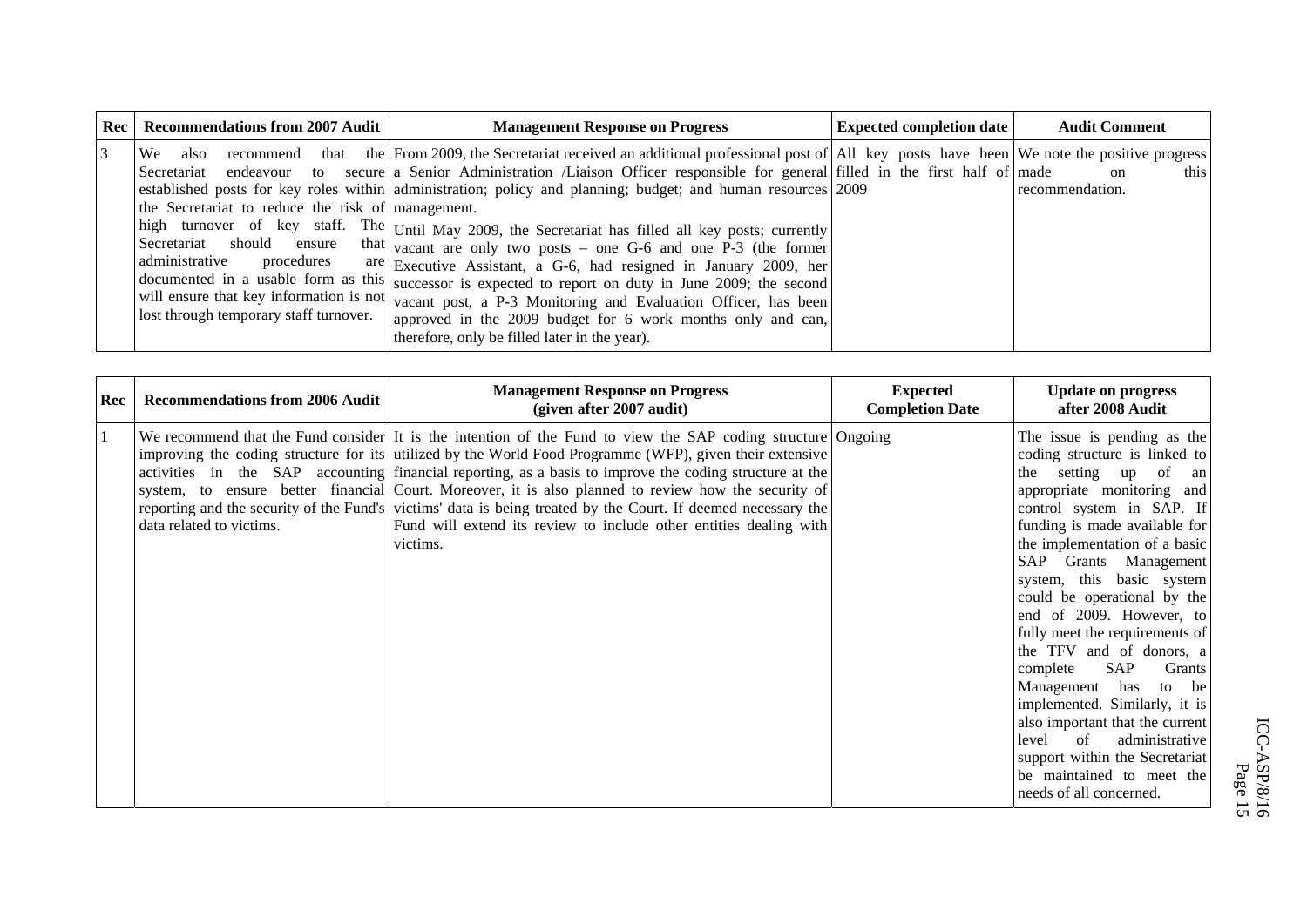| Rec            | <b>Recommendations from 2006 Audit</b>                                                                                                                         | <b>Management Response on Progress</b><br>(given after 2007 audit)                                                                                                                                                                                                                            | <b>Expected</b><br><b>Completion Date</b> | <b>Update on progress</b><br>after 2008 Audit                                                                                                                                                                                                                                                                                                                                                                                                                                                        | ICC-A<br>Page 1    |
|----------------|----------------------------------------------------------------------------------------------------------------------------------------------------------------|-----------------------------------------------------------------------------------------------------------------------------------------------------------------------------------------------------------------------------------------------------------------------------------------------|-------------------------------------------|------------------------------------------------------------------------------------------------------------------------------------------------------------------------------------------------------------------------------------------------------------------------------------------------------------------------------------------------------------------------------------------------------------------------------------------------------------------------------------------------------|--------------------|
| $\overline{2}$ | requirement to discharge its functions as the Fund's activity expands.<br>and ensure that an appropriate level of<br>support is available.                     | We further recommend that the Fund The Fund has included provision for a new post as part of its 2009 December 2008<br>review the administrative support proposed budget to ensure an appropriate level of support is available                                                               |                                           | From 2009, the Secretariat<br>has a Senior Administrative /<br>Liaison Officer responsible<br>for general administration;<br>policy and planning; budget;<br>and<br>human<br>resources<br>management.                                                                                                                                                                                                                                                                                                | ASP.<br>16<br>8/16 |
| 3              | several<br>with<br>working<br>currencies to make payments to<br>the way in which<br>victims; and<br>exposure to exchange rate fluctuations<br>will be managed. | We also recommend that the Fund Given the Fund's recent commencement with project activity the Ongoing<br>consider the issues presented by Fund plans to monitor its activity over the next two years to enable<br>different the Fund to take a decision which is based on actual experience. |                                           | Court<br>applies<br>The<br>the<br>operational rate of exchange<br>established by the United<br>Nations, as stated in Financial<br>Rule 111.5 on the accounting<br>exchange<br>for<br>rate<br>fluctuations. The Secretariat<br>wants to raise the issue of<br>exchange rate fluctuations<br>with the members of the<br>Review<br>Investment<br>Committee<br>and<br>discuss<br>whether forward purchasing<br>or other means would be<br>available to protect the Fund<br>against adverse fluctuations. |                    |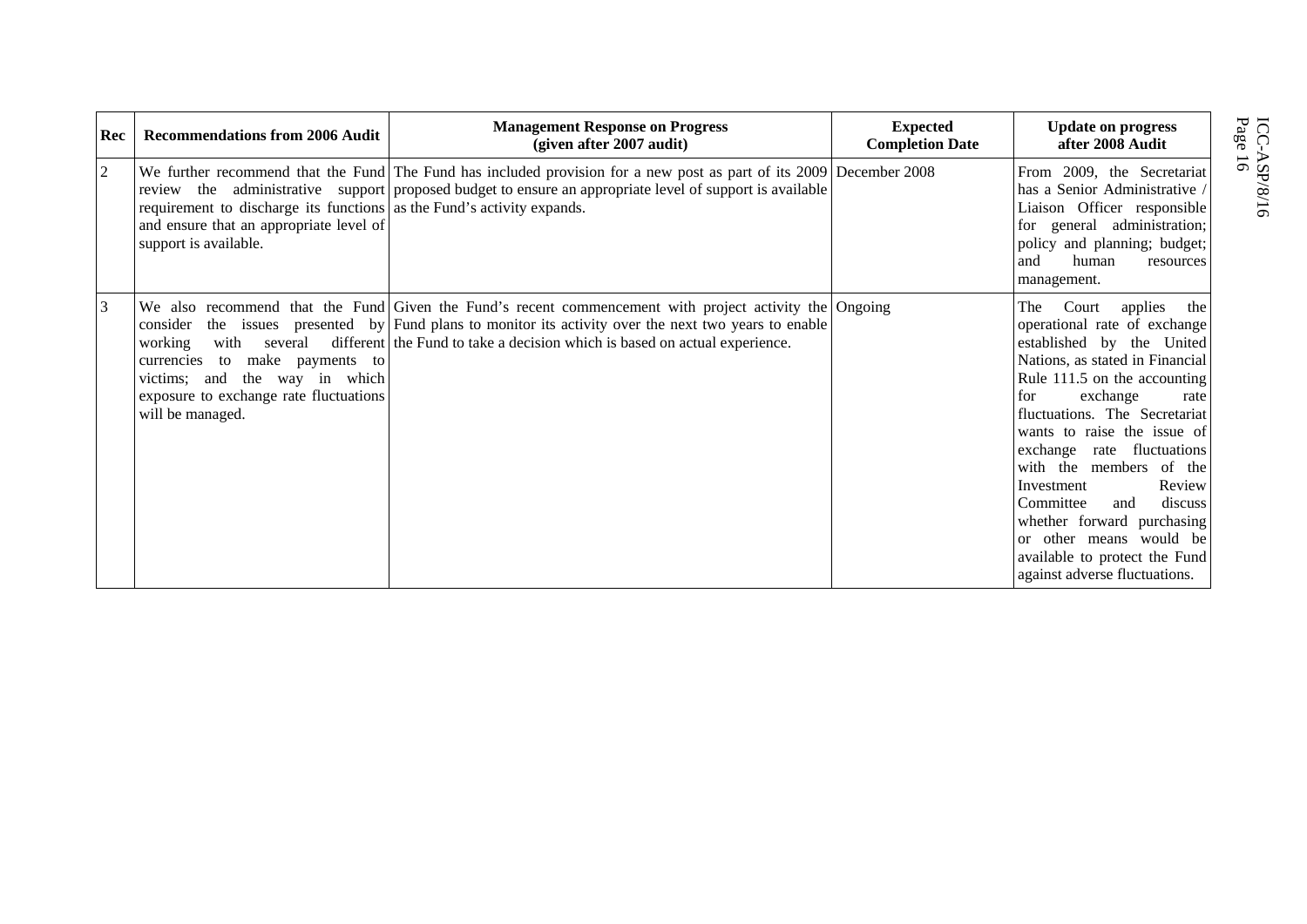# **Annex C**

# **Scope and Audit Approach**

#### **Audit Scope and Objectives**

Our audit examined the financial statements of the Trust Fund for Victims for the financial period ended 31 December 2008 in accordance with the Financial Regulations. The main purpose of the audit was to enable us to form an opinion on whether the financial statements fairly presented the Fund's financial position, its surplus, funds and cash flows for the year ended 31 December 2008; and whether they had been properly prepared in accordance with the Financial Regulations.

#### **Audit Standards**

Our audit was conducted in accordance with International Standards on Auditing as issued by the International Auditing and Assurance Standards Board. These standards required us to plan and carry out the audit so as to obtain reasonable assurance that the financial statements are free from material misstatement. Management were responsible for preparing these financial statements and the External Auditor is responsible for expressing an opinion on them, based on evidence obtained during the audit.

#### **Audit Approach**

Our audit included a general review of the accounting systems and such tests of the accounting records and internal control procedures as we considered necessary in the circumstances. The audit procedures are designed primarily for the purpose of forming an opinion on the Fund's financial statements. Consequently our work did not involve detailed review of all aspects of financial and budgetary systems from a management perspective, and the results should not be regarded as a comprehensive statement of all weaknesses that exist or all improvements that might be made

Our audit also included focused work in which all material areas of the financial statements were subject to direct substantive testing. A final examination was carried out to ensure that the financial statements accurately reflected the Fund's accounting records; that the transactions conformed to the relevant financial regulations and governing body directives; and that the audited accounts were fairly presented.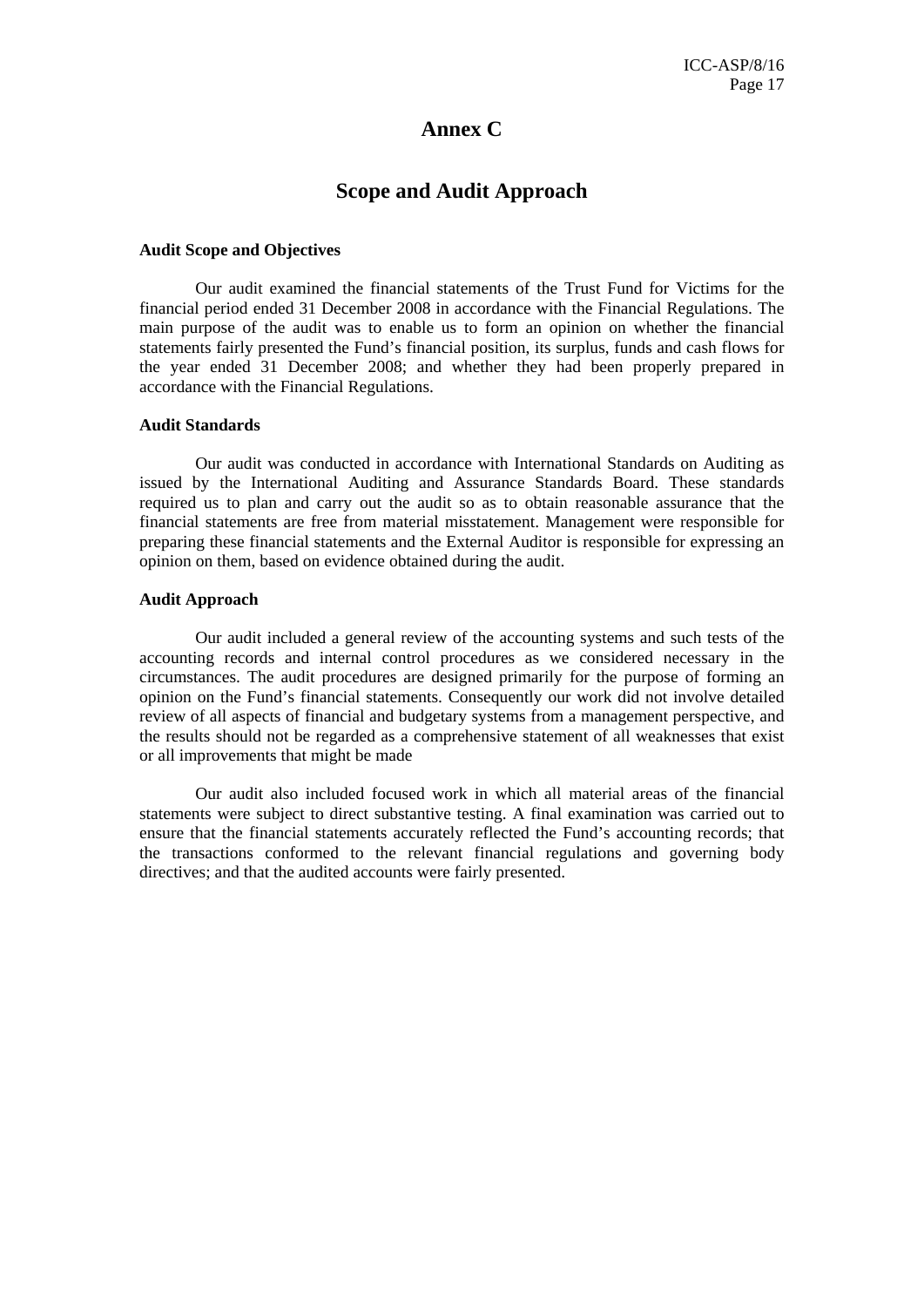#### **Statement I**

|                                                              | 2008      | <b>Notes</b><br>Ref. | 2007      |
|--------------------------------------------------------------|-----------|----------------------|-----------|
| <b>Income</b>                                                |           |                      |           |
| Voluntary contributions                                      | 928,716   | 3.4                  | 578,584   |
| Interest income                                              | 135,927   |                      | 103,599   |
| Other/miscellaneous income                                   |           |                      |           |
| <b>Total income</b>                                          | 1,064,643 |                      | 682,183   |
| <b>Expenditure</b>                                           |           |                      |           |
| Expenditures                                                 | 464,538   | 3.5                  | 43,061    |
| Unliquidated obligations                                     | 663,990   | 3.5                  | 38,119    |
| <b>Total expenditure</b>                                     | 1,128,528 |                      | 81,180    |
| Excess/(shortfall) of income over expenditure                | (63, 885) |                      | 601,003   |
| Savings on, or cancellation of, prior periods<br>obligations | 18,078    | 3.6                  |           |
| Fund balances at beginning of financial period               | 3,051,711 |                      | 2,450,708 |
| Fund balances as at 31 December 2008                         | 3,005,904 |                      | 3,051,711 |

# **Trust Fund for Victims Statement of income and expenditure and changes in fund balances for the period ending 31 December 2008**

*(in euros)* 

Signed (Bruce Neese) Chief of Finance and Budget Section

………………………………….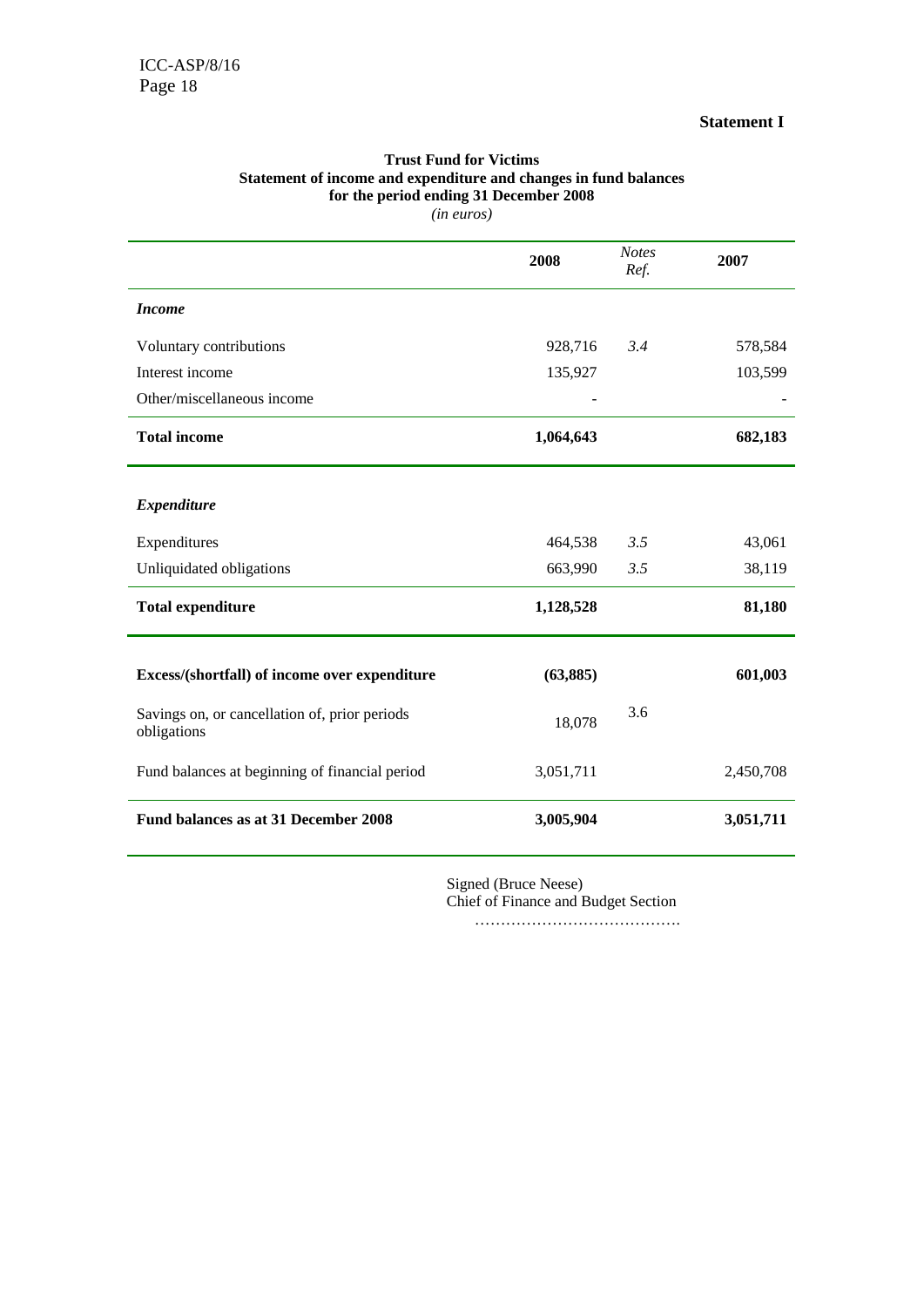# **Statement II**

| (in euros)                                    |           |                      |           |
|-----------------------------------------------|-----------|----------------------|-----------|
|                                               | 2008      | <b>Notes</b><br>Ref. | 2007      |
| <b>Assets</b>                                 |           |                      |           |
| Cash and term deposits                        | 4,009,926 |                      | 3,037,161 |
| Other accounts receivable                     | 73,136    | 3.7                  | 56,669    |
| <b>Total assets</b>                           | 4,083,062 |                      | 3,093,830 |
| <b>Liabilities</b>                            |           |                      |           |
| Unliquidated obligations                      | 663,990   |                      | 38,119    |
| Interfund balances payable                    | 413,168   | 3.8                  | 4,000     |
| <b>Total liabilities</b>                      | 1,077,158 |                      | 42,119    |
| <b>Reserves and fund balances</b>             |           |                      |           |
| Cumulative surplus                            | 3,005,904 |                      | 3,051,711 |
| <b>Total reserves and fund balances</b>       | 3,005,904 |                      | 3,051,711 |
| Total liabilities, reserves and fund balances | 4,083,062 |                      | 3,093,830 |

# **Trust Fund for Victims Statement of assets, liabilities, reserves and fund balances as at 31 December 2008**

Signed (Bruce Neese) Chief of Finance and Budget Section

………………………………….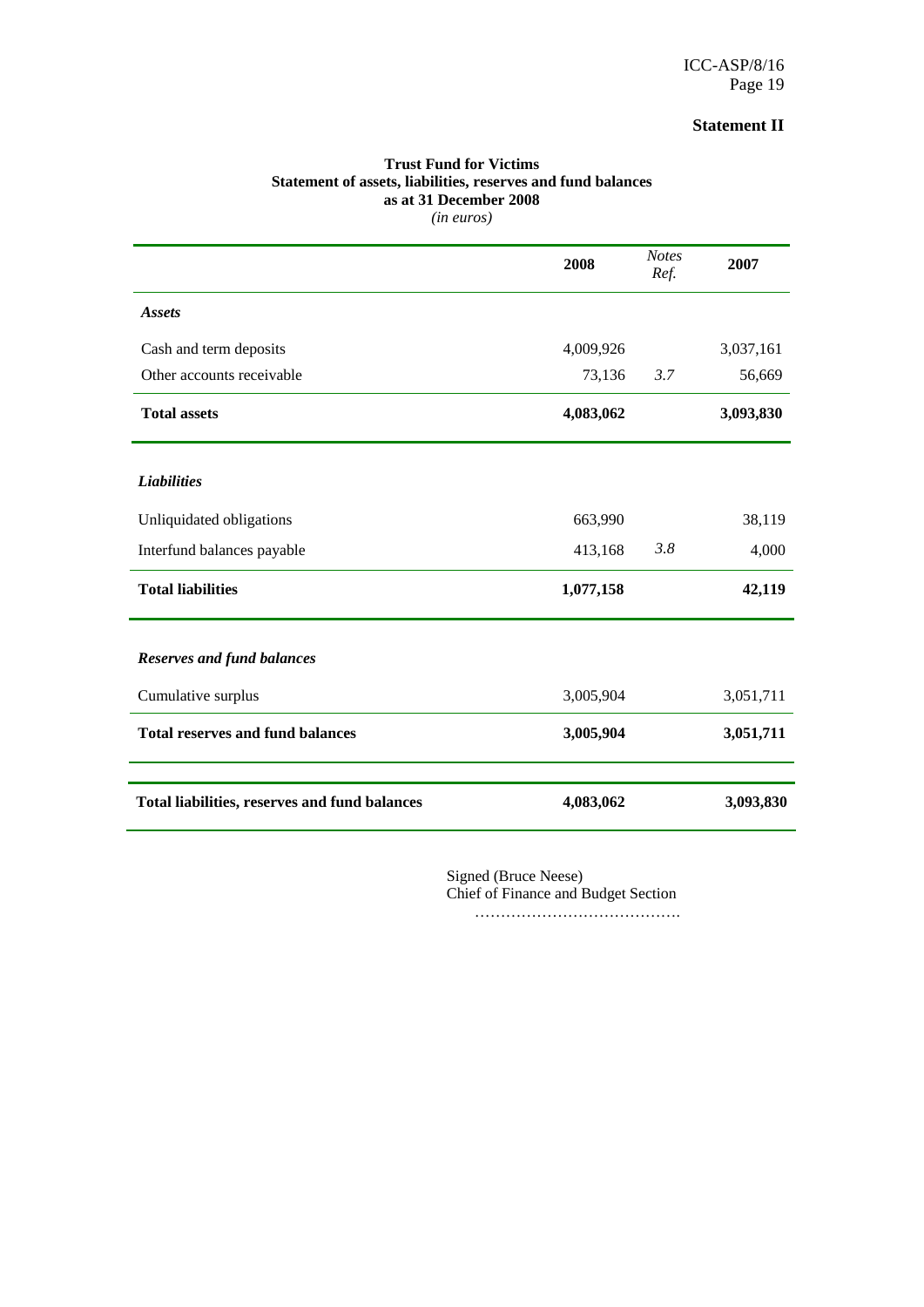# **Statement III**

#### **Trust Fund for Victims Statement of cash flow as at 31 December 2008** *(in euros)*

|                                                                             | 2008       | 2007       |
|-----------------------------------------------------------------------------|------------|------------|
| Cash flows from operating activities                                        |            |            |
| Net excess/(shortfall) of income over expenditure (Statement                | (63,885)   | 601,003    |
| Other accounts receivable (increase)/decrease                               | (16, 467)  | (43, 554)  |
| Unliquidated obligations increase/(decrease)                                | 625,871    | 34,119     |
| Interfund balances payable increase/(decrease)                              | 409,168    | 1,001      |
| Less: interest income                                                       | (135, 927) | (103, 599) |
| Net cash from operating activities                                          | 818,760    | 488,970    |
| Cash flows from investing and financing activities<br>Plus: interest income | 135,927    | 103,599    |
| Net cash from investing and financing activities                            | 135,927    | 103,599    |
| Cash flows from other sources<br>Net increase/(decrease)                    | 18,078     |            |
| Net cash from other sources                                                 | 18,078     |            |
| Net increase/(decrease) in cash and term deposits                           | 972,765    | 592,569    |
| Cash and term deposits at beginning of period                               | 3,037,161  | 2,444,592  |
| Cash and term deposits at 31 December 2008 (Statement<br>$\mathbf{I}$       | 4,009,926  | 3,037,161  |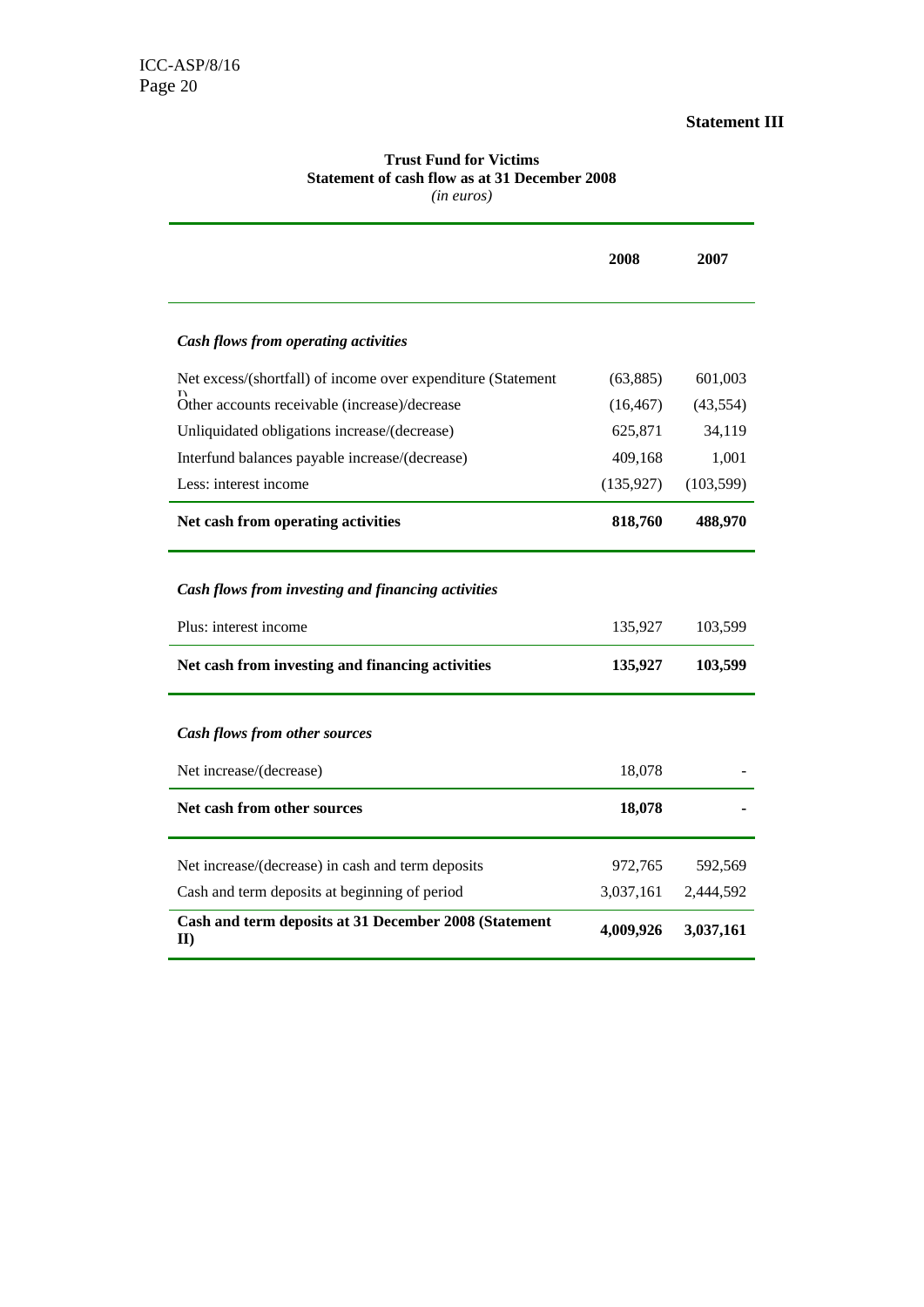# **Notes to the financial statements of the Trust Fund for Victims**

# **1. The Trust Fund for Victims and its objectives**

1.1 The Trust Fund for Victims was established by the Assembly of States Parties (ASP), in its resolution ICC-ASP/1/Res.6, for the benefit of victims of crimes within the jurisdiction of the International Criminal Court (ICC), and the families of such victims.

In the annex to that resolution, the Assembly of States Parties established a Board of Directors, which is responsible for the management of the Trust Fund.

# **2. Summary of significant accounting and financial reporting policies**

2.1 The accounts of the Trust Fund for Victims are maintained in accordance with the Financial Regulations and Rules of the ICC, as established by the Assembly of States Parties in the annex to resolution ICC-ASP/1/Res.6. Therefore, the accounts of the Trust Fund are currently in conformity with the United Nations system accounting standards. These notes form an integral part of the Trust Fund's financial statements.

2.2 **Fund accounting**: the Trust Fund's accounts are maintained on a fund accounting basis.

2.3 **Financial period**: the financial period of the Trust Fund is one calendar year, unless otherwise decided by the Assembly of States Parties.

2.4 **Historical cost basis**: the accounts are prepared on the historical cost basis of accounting and are not adjusted to reflect the effects of changing prices for goods and services.

2.5 **Currency of accounts**: the accounts of the Trust Fund are presented in euros. Accounting records kept in other currencies are converted into euros at the United Nations operational rate of exchange in effect at the date of the financial statement. Transactions in other currencies are converted into euros at the United Nations operational rate of exchange in effect at the date of transaction.

2.6 **Funding:** the Trust Fund for Victims is funded by:

- a) Voluntary contributions from governments, international organisations, individuals, corporations and other entities, in accordance with relevant criteria adopted by the Assembly of States Parties;
- b) Money and other property collected through fines or forfeiture transferred to the Trust Fund if ordered by the ICC pursuant to article 79, paragraph 2, of the Statute;
- c) Resources collected through awards for reparations, if ordered by the ICC pursuant to rule 98 of the Rules of Procedure and Evidence;
- d) Resources as the Assembly of States Parties may decide to allocate.

2.7 **Income:** voluntary contributions are recorded as income on the basis of a written commitment to pay monetary contributions during the current financial year, except where contributions are not preceded by a pledge. For these funds, income is recorded at the time that the actual contributions are received from the donors.

2.8 **Cash and term deposits** comprise funds held in interest-bearing bank accounts, time deposits, and call accounts.